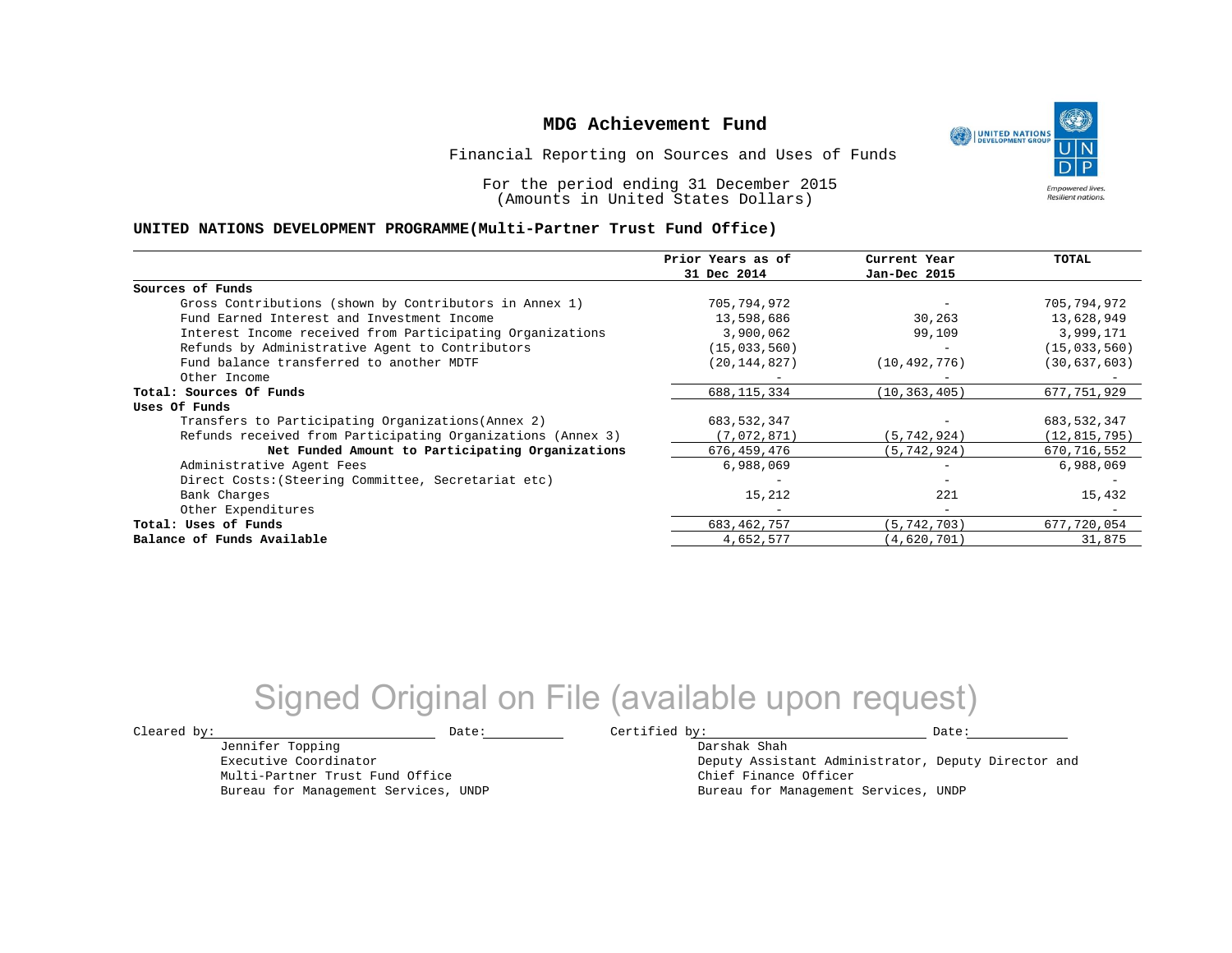

Financial Reporting on Sources and Uses of Funds

For the period ending 31 December 2015 (Amounts in United States Dollars)

### **UNITED NATIONS DEVELOPMENT PROGRAMME(Multi-Partner Trust Fund Office)**

**Annex - 1: Gross Contributions**

|                      | Prior Years as of | Current Year             | TOTAL       |
|----------------------|-------------------|--------------------------|-------------|
|                      | 31 Dec 2014       | Jan-Dec 2015             |             |
| Contributors         |                   |                          |             |
| GOVERNMENT OF SPAIN  | 705,794,972       | $\overline{\phantom{0}}$ | 705,794,972 |
| Total: Contributions | 705,794,972       | $-$                      | 705,794,972 |

# Signed Original on File (available upon request)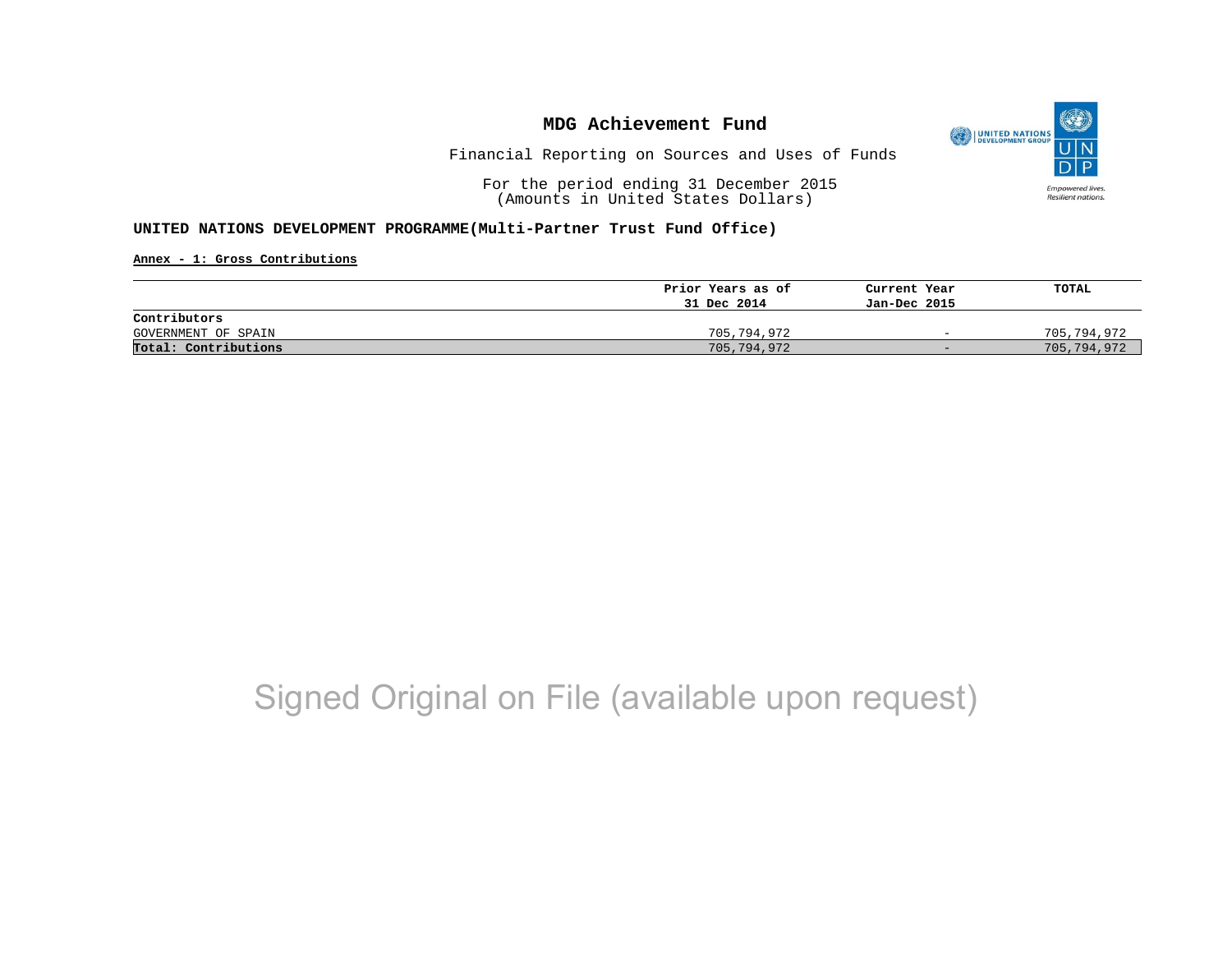

Financial Reporting on Sources and Uses of Funds

For the period ending 31 December 2015 (Amounts in United States Dollars)

### **UNITED NATIONS DEVELOPMENT PROGRAMME(Multi-Partner Trust Fund Office)**

#### **Annex - 2: Transfers to Participating Organizations**

|               |                                                | Prior Years as of                         | Current Year             | <b>TOTAL</b>  |
|---------------|------------------------------------------------|-------------------------------------------|--------------------------|---------------|
|               |                                                | 31 Dec 2014                               | Jan-Dec 2015             |               |
| <b>ECLAC</b>  |                                                | 240,750                                   |                          | 240,750       |
| <b>ESCAP</b>  |                                                | 214,000                                   |                          | 214,000       |
| FAO           |                                                | 80, 391, 437                              | 30,952                   | 80, 422, 389  |
| IFAD          |                                                | 500,040                                   | $\overline{\phantom{0}}$ | 500,040       |
| ILO           |                                                | 41,695,711                                |                          | 41,695,711    |
| IOM           |                                                | 17,638,106                                |                          | 17,638,106    |
| ITC           |                                                | 2,472,369                                 |                          | 2,472,369     |
| OHCHR         |                                                | 428,000                                   |                          | 428,000       |
| PAHO/WHO      |                                                | 22,015,485                                |                          | 22,015,485    |
| UNAIDS        |                                                | 1,042,727                                 |                          | 1,042,727     |
| <b>UNCDF</b>  |                                                | 1,149,170                                 |                          | 1,149,170     |
| <b>UNCTAD</b> |                                                | 974,014                                   |                          | 974,014       |
| <b>UNDP</b>   |                                                | 194,893,373                               | (30, 952)                | 194,862,421   |
| UNEP          |                                                | 11,445,715                                |                          | 11,445,715    |
| <b>UNESCO</b> |                                                | 52,038,188                                |                          | 52,038,188    |
| UNFPA         |                                                | 38,622,891                                |                          | 38,622,891    |
| UNHABITAT     |                                                | 10,460,330                                |                          | 10,460,330    |
| <b>UNHCR</b>  |                                                | 2,894,046                                 |                          | 2,894,046     |
| UNICEF        |                                                | 95, 114, 837                              |                          | 95, 114, 837  |
| UNIDO         |                                                | 24, 215, 845                              |                          | 24, 215, 845  |
| <b>UNODC</b>  |                                                | 5,749,256                                 |                          | 5,749,256     |
| UNOPS         |                                                | 914,389                                   |                          | 914,389       |
| <b>UNRWA</b>  |                                                | 1,436,221                                 |                          | 1,436,221     |
| UNWOMEN       |                                                | 23, 324, 828                              |                          | 23, 324, 828  |
| UNWTO         |                                                | 7,670,934                                 |                          | 7,670,934     |
| WFP           |                                                |                                           |                          | 32,085,978    |
| <b>WHO</b>    |                                                | Signed Original on File (availables, etc. |                          | 13,903,707    |
|               |                                                |                                           |                          |               |
|               | Total Transfers to Participating Organizations | 683, 532, 347                             |                          | 683, 532, 347 |